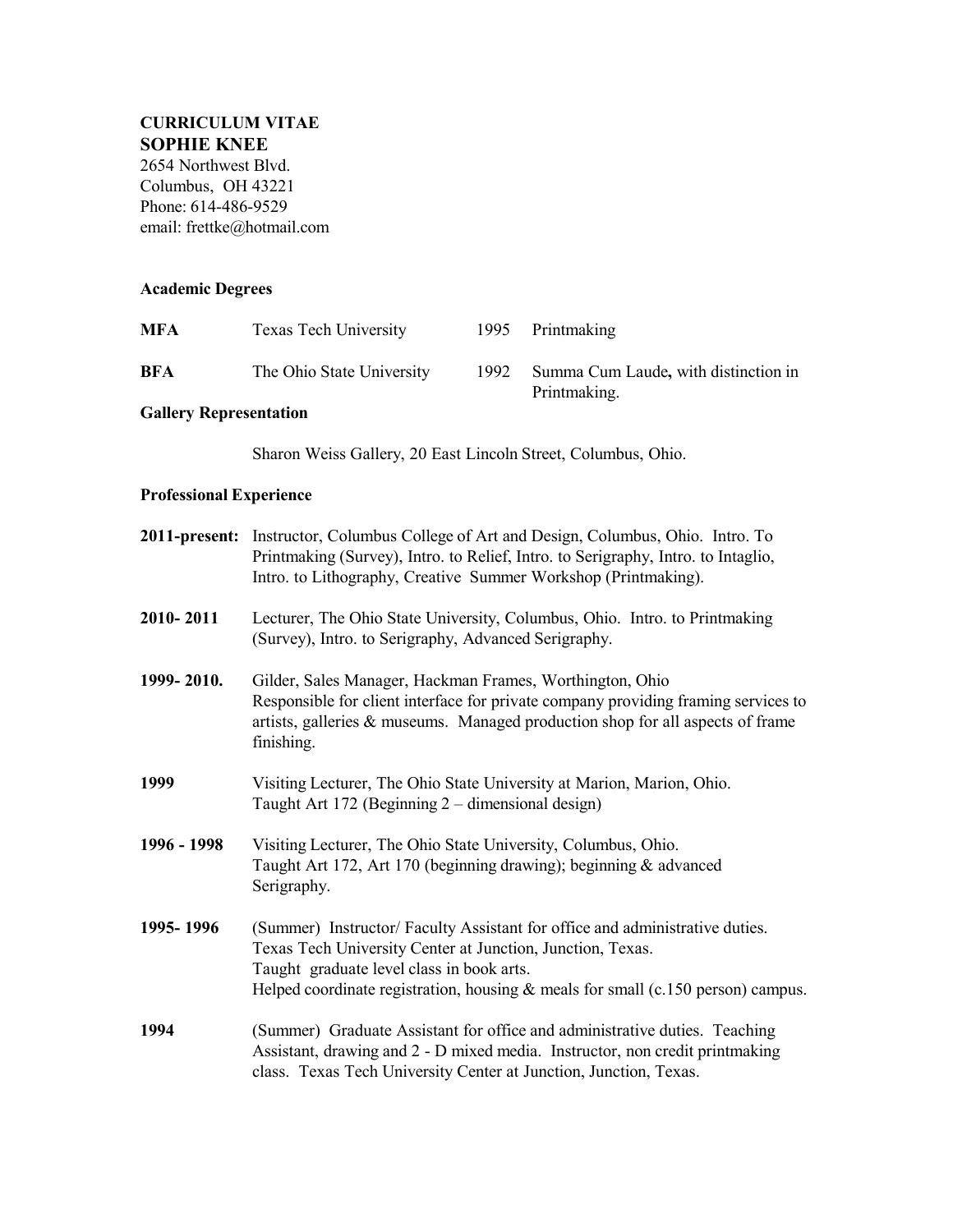#### **SOPHIE KNEE Curriculum Vitae p.2**

| 1993-1994                        | Graduate Assistant, Department of Art Gallery. Graduate Assistant, Department<br>of Art Resource Center. Graduate Assistant, beginning & advanced life drawing.<br>Texas Tech University, Lubbock, Texas.   |  |
|----------------------------------|-------------------------------------------------------------------------------------------------------------------------------------------------------------------------------------------------------------|--|
| 1994                             | Map of the Pearl, a limited edition chapbook of poems. Produced in<br>collaboration with poets, Kay Lindsey and Victoria Dalkey.                                                                            |  |
| 1991 - 1992                      | Assisted with production of Epodes, a limited edition book of poems by Cynthia<br>Ozick, with illustrations by Sidney Chafetz. Logan Elm Press and Papermill,<br>The Ohio State University, Columbus, Ohio. |  |
| <b>Community Service</b>         |                                                                                                                                                                                                             |  |
| 2016                             | Visiting Artist lecture and Bookbinding demonstration, Stockton University,<br>Galloway, New Jersey.                                                                                                        |  |
| 2016                             | Trace Monotype demonstration, Bryn Du Mansion, Granville, Ohio.                                                                                                                                             |  |
| 2016, 2017                       | Visiting Artist lecture and Viscosity Printing demonstration, Columbus College<br>of Art and Design, Columbus, Ohio.                                                                                        |  |
| 2014                             | Viscosity Printing demonstration, The STEAM Factory at The Ohio State<br>University, Columbus, Ohio.                                                                                                        |  |
| 2009                             | Les Jouets de l'Esprit, St. Vincent Family Center, Columbus, Ohio.                                                                                                                                          |  |
| $2004 - 2013$                    | Volunteer judge, Denman Awards, The Ohio State University, Columbus,<br>Ohio.                                                                                                                               |  |
| <b>Selected Solo Exhibitions</b> |                                                                                                                                                                                                             |  |

# **2013** New Works On Paper, The Ohio State University Faculty Club, 181 South Oval Drive, Columbus, Ohio. **2013** Pattern, Sharon Weiss Gallery, 20 East Lincoln Street, Columbus, Ohio. **2010** New Works On Paper, Sharon Weiss Gallery, 20 East Lincoln Street, Columbus, Ohio. **1997** 1996 And Other Short Days, Art Department Gallery, West Texas College, Snyder, Texas. **1995** Box of Dust, (MFA exhibition) Fova Hall Gallery, Department of Art, Texas Tech University, Lubbock, Texas. **1992** The Small English Print Series, (BFA Honors Exhibition) Hopkins Hall, The Ohio State University, Columbus, Ohio.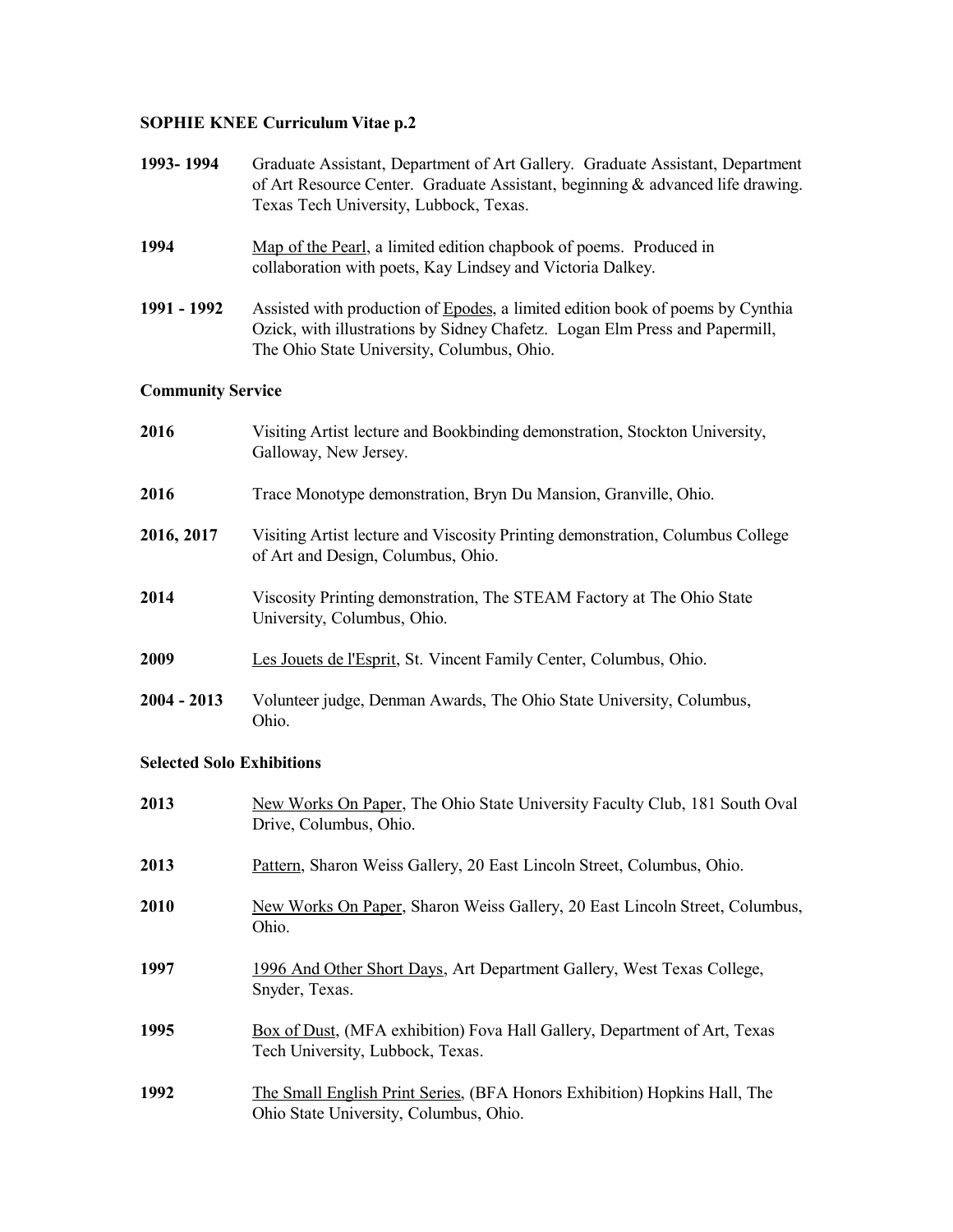# **SOPHIE KNEE Curriculum Vitae, p.3**

### **Selected Group Exhibitions**

| 2018 | Self, Sharon Weiss Gallery, 20 East Lincoln Street, Columbus,<br>Ohio.                                                                                                                                                                                                                                                  |
|------|-------------------------------------------------------------------------------------------------------------------------------------------------------------------------------------------------------------------------------------------------------------------------------------------------------------------------|
| 2018 | Seven Decades, The Serigraph, Pennington on Paper, Columbus, Ohio.                                                                                                                                                                                                                                                      |
| 2017 | Art 360 New Works, Columbus Cultural Arts Center, Columbus, Ohio.                                                                                                                                                                                                                                                       |
|      | 2016 - present Art 360, Springfield Museum of Art, Springfield, Ohio; Columbus Metropolitan<br>Library, Columbus, Ohio; Parkersburg Art Center, Parkersbuurg, West Virginia;<br>Massillon Museum, Massillon, Ohio; Columbus Museum of Art, Columbus,<br>Ohio; Southern Ohio Museum & Cultural Center, Portsmouth, Ohio. |
| 2016 | 2016 Bryn Du Art Exhibition, Bryn Du Mansion, Granville, Ohio                                                                                                                                                                                                                                                           |
| 2015 | Secrets, a portfolio of prints by former students of Charles W. Massey, Jr., SGCI<br>conference, Knoxville, TN. (Also organized; this portfolio was also exhibited at<br>Texas A&M Kingsville Ben Bailey Art Gallery, Kingsville, Texas in 2015, and<br>The Ohio State University Faculty Club in 2016.)                |
| 2015 | Size Matters, Pennington on Paper, Columbus, Ohio.                                                                                                                                                                                                                                                                      |
| 2015 | The Ohio Art League Fall Juried Exhibition, Fort Hayes Shot Tower Gallery,<br>Columbus, Ohio                                                                                                                                                                                                                            |
| 2015 | The 71 <sup>st</sup> Ohio Annual Exhibition, Zanesville Museum of Art, Zanesville, Ohio.                                                                                                                                                                                                                                |
| 2014 | The 70 <sup>th</sup> Ohio Annual Exhibition, Zanesville Museum of Art, Zanesville, Ohio.                                                                                                                                                                                                                                |
| 2014 | Ohio State Fair Fine Arts Exhibition, (professional division) Cox Fine Arts<br>Center, Columbus, Ohio.                                                                                                                                                                                                                  |
| 2012 | Ohio Art League Fall Juried Exhibition, Cultural Arts Center, Columbus, Ohio.<br>(juror: Annegreth T. Nill)                                                                                                                                                                                                             |
| 2012 | 68 <sup>th</sup> Ohio Annual 2012 Exhibition, The Zanesville Museum of Art, Zanesville,<br>Ohio.                                                                                                                                                                                                                        |
| 2011 | <u> IMPACT – Immigration Projects: Art, Culture and Tradition, Swing Space</u><br>Gallery, Columbus, Ohio.                                                                                                                                                                                                              |
| 2011 | Ohio Art League Juried Show, Schnormeier Gallery, Mount Vernon Nazarene<br>University, Mount Vernon, Ohio.                                                                                                                                                                                                              |
| 2011 | Printed Matters, Shot Tower Gallery, Fort Hayes Education Center,<br>Columbus, Ohio.                                                                                                                                                                                                                                    |